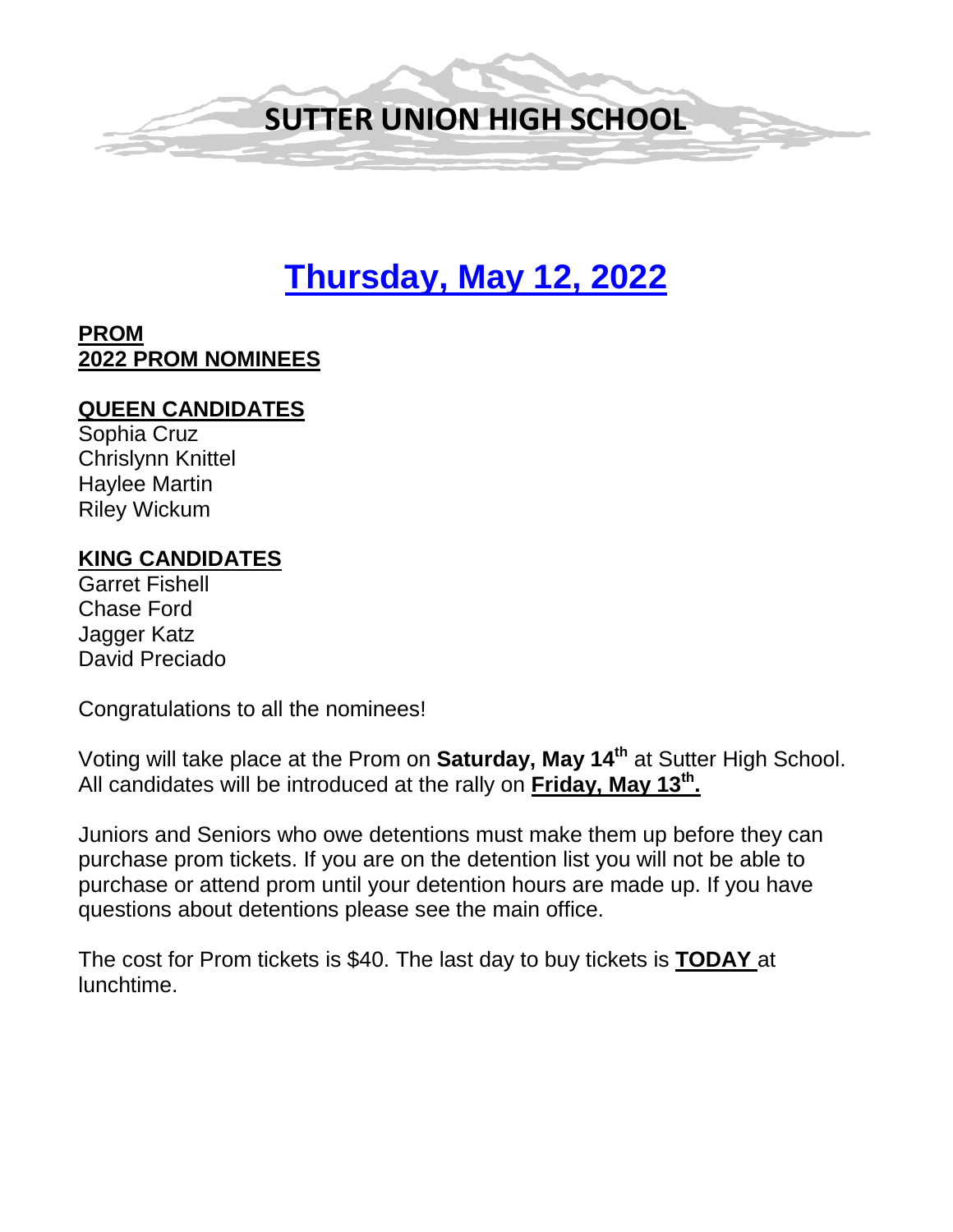

#### **SPIRIT WEEK**

This week is our Spirit Week with our Spring Rally and Roundup on **Friday, May**  13<sup>th</sup> on the football field. There will be food truck vendors for lunch purchases, booths, games and prizes!

# **SPIRIT DAYS (May 9th – May 13th)**

**TODAY IS:** Throwback Thursday **Tomorrow is**- Hawaiian Day

A reminder that all Spirit Apparel MUST be school dress-code appropriate!

#### **KEY CLUB**

Congratulations to the Key Club officers for the 2022/2023 School year: President: Mackenzie Ritner Vice-President: Gabby Katz Secretary: Juleah Finchum Treasurer: Lexi Byrne Social Media/Publicity

#### **YUBA COLLEGE**

Yuba College will be hosting an Open House on **Saturday, May 14th from 10:00 a.m. – 2:00 p.m. at the Marysville campus.** The event is open to the public. Join us as we welcome prospective students, current students, and the community to campus. Learn more about Yuba College, explore programs, resources, and learn how to get free tuition. There will be prices, free food and games.

#### **YEARBOOKS**

Don't forget to purchase your yearbook! They can be purchased at the ASB window for \$81. See Mr. Danna if you have any questions.

#### **YUBA COUNTY SHERIFF'S DEPARTMENT**

Any students that are interested in applying for the Yuba County Sheriff's Department should in with the Counseling Department. All interested applicants must meet these minimum qualifications:

• Must be 16-21 years old at the time of application.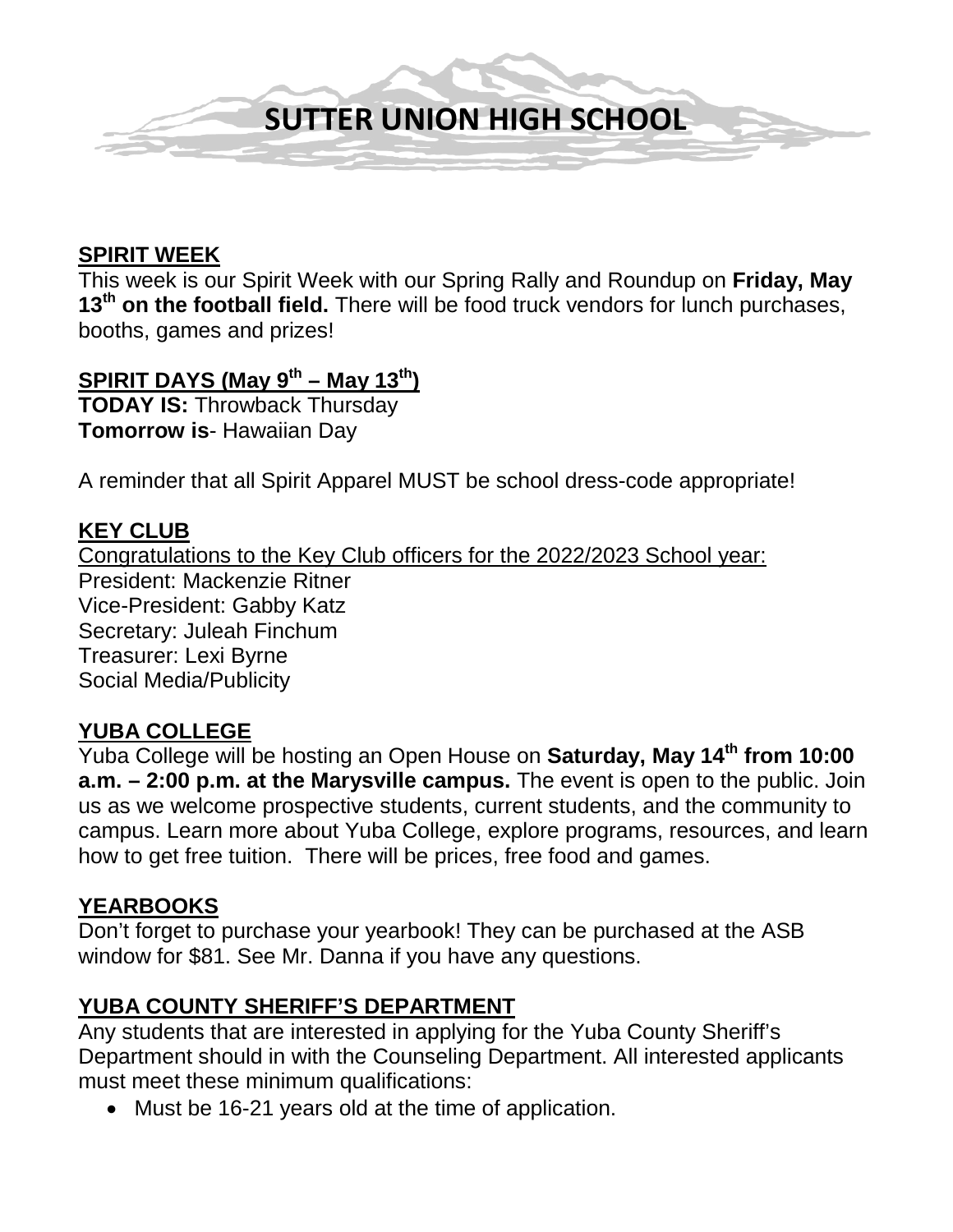**SUTTER UNION HIGH SCHOOL**

- Cadets must possess a high school diploma, or GED equivalent, or be currently enrolled in high school. Cadets currently enrolled in high school or college must maintain a minimum 2.0 GPA.
- Cadets must be in good physical condition.
- Cadets must conform to the high ethical standards of the law enforcement profession. Cadets may not have a prior felony conviction.
- Cadets must donate a minimum of 16 hours each month. They are expected to attend monthly meetings and training.

# **POWDER PUFF**

Games will be played on **Wednesday, May 18th** and practices will take place on **Monday, May 16th and Tuesday, May 17th at 5:30 p.m.** 

# **FINES**

Fines can be paid before school, break, lunch and after school. Fines cannot be paid during class time.

# **SENIORS**

# **YUBA COLLEGE**

High School students who wish to take classes through Yuba College in the **Summer/Fall of 2022** need to complete and submit a Summer of Fall 2022 online application; this step is mandatory.

Students will then complete and sign a High School Recommendation Form that needs to be email **(from the student's COLLEGE EMAIL ACCOUNT)** to [YCAdmissions@ycce.edu](mailto:YCAdmissions@ycce.edu) for processing. Forms turned in between **April 18th and May 19th by 5:00 p.m.** will be pre-coded to be able to register starting on **Monday, May 23rd.**

• **PLEASE NOTE:** The schedule of classes for both summer and fall are now viewable online via the Yuba College website. The direct link to this page is <https://yc.yccd.edu/admissions/courses/>

Need help with your Yuba College application? Have Dual Enrollment college questions? Want to know if this is the program for you? Just drop by one of the **Yuba College Dual Enrollment Lunch Time Workshops**! Get oneon-one assistance with the Dual Enrollment application process.